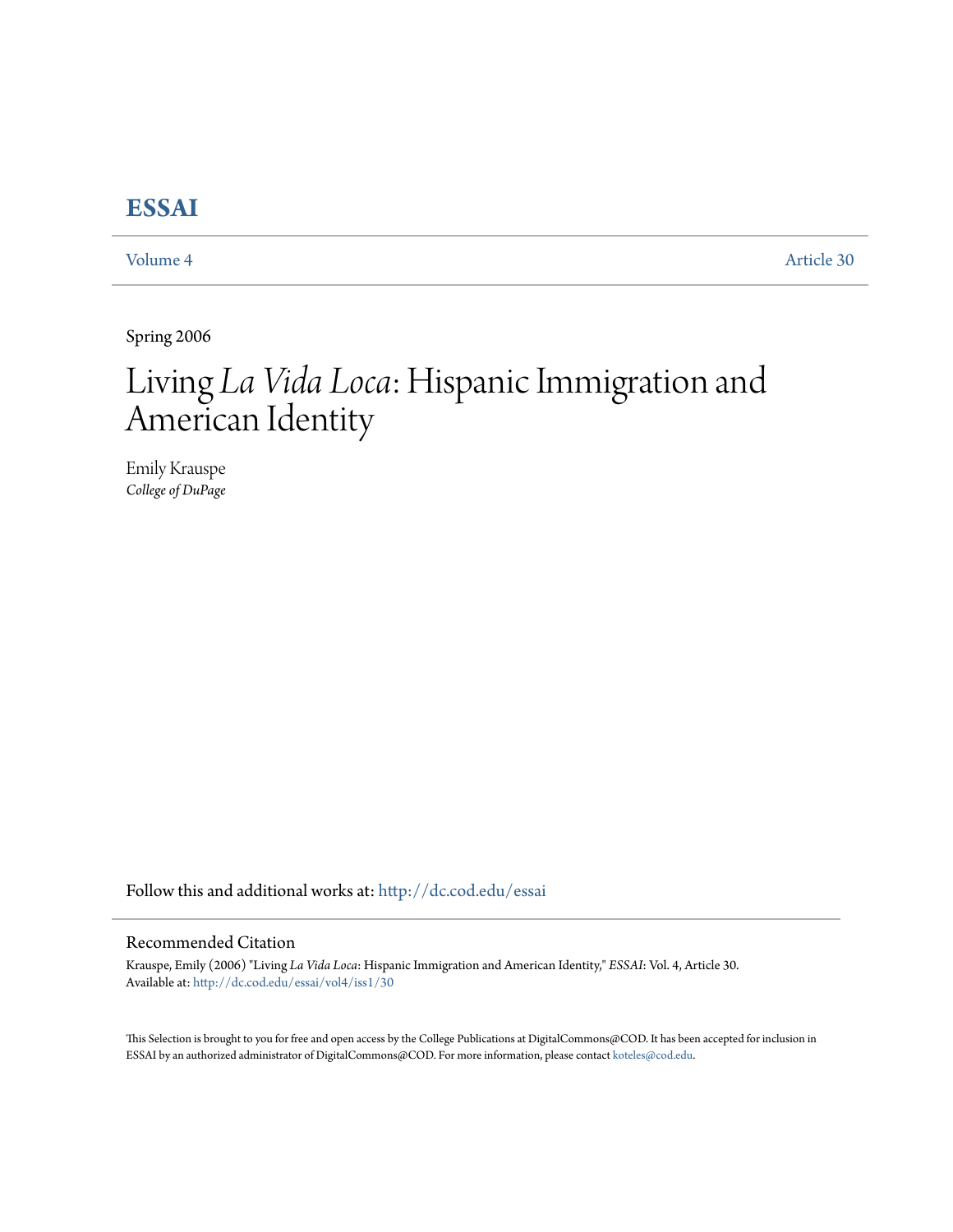Living *La Vida Loca*: Hispanic Immigration and American Identity

#### by Emily Krauspe

#### (Honors English 1102)

The Assignment: For this assignment the student had to write an 8-10 page argumentative position paper on a research question of her choice that is related to her major or program of study. She needed to draw from no less than ten (10) different sources, which must be both print and non-print sources.

he United States has long been defined as "a nation of immigrants," a place where many cultures and peoples melt together to form a single, unified society. However, as the number of people entering from Mexico and Latin America—both legally and illegally—continues to The United States has long been defined as "a nation of immigrants," a place where many cultures and peoples melt together to form a single, unified society. However, as the number of people entering from Mexico and Latin culture of the United States. This is a different wave than in the past, they say, unlike anything the country has seen before. Still, there is no denying that Hispanic immigrants have hugely impacted the American identity and will continue to do so. Their overall influence on and assimilation into American society, however, remains to be seen—and it is nothing to be feared.

Fear of immigration is nothing new in this country. "Americans have always taken pride in their immigrant heritage but ironically feared new immigration at the same time" ("Development"). A *New York Times* editorial clearly expresses this characteristic of American society: "There is a limit to our powers of assimilation, and when it is exceeded the country suffers from something very much like indigestion" ("Immigration"). Although it may be easy to see where this sentiment would fall into the more recent debates over immigration, it was actually written in the 1880s, in response to the floods of people coming to the US from Germany and Ireland. A political party platform from that time shares this viewpoint, stating that, "It is an incontrovertible truth that the civil institutions of the United States of America have been seriously affected, and that they now stand in imminent peril from rapid and enormous increase in the body of residents of foreign birth..." ("Immigration").

Nowadays, few would argue that the European immigrants of past decades—not only the Irish and Germans, but also those from Scandinavia and Eastern Europe—did not assimilate. Indeed, many Americans trace much of their ancestry to one or more of these groups. "There are a number of grounds for thinking that the United States will assimilate Hispanic immigrants just as it has earlier ethnic groups," according to author Francis Fukuyama ("Identity"). For one thing, he notes, they are largely Christian, a traditional component of American identity since the first settlers arrived in the  $17<sup>th</sup>$  century, and they also often "have stronger traditional family values."

The religious element is one of four main factors that, according to scholar Samuel P. Huntington, have established American identity over time. In his 2004 book *Who Are We?*, he writes that "the values, institutions, and culture" of the original settlers "defined America in terms of race, ethnicity, culture, and most importantly religion" (38). By the end of World War II, however, many different ethnic groups had immigrated to the US, mostly from Europe, and the first component was no longer a main factor of American identity. Race suffered a similar fate after the integration of African-Americans following the civil rights movement. This left only culture and religion as the remaining traditional components. While Hispanics may find it easier to assimilate where religion is concerned, it is the cultural factor that is called into question.

The effect of Hispanic immigration on American culture is vast and continues to grow stronger; no previous group has generated quite so large an impact. The evidence is perhaps most obvious in American popular culture. Ketchup, an American staple, has been replaced by salsa as the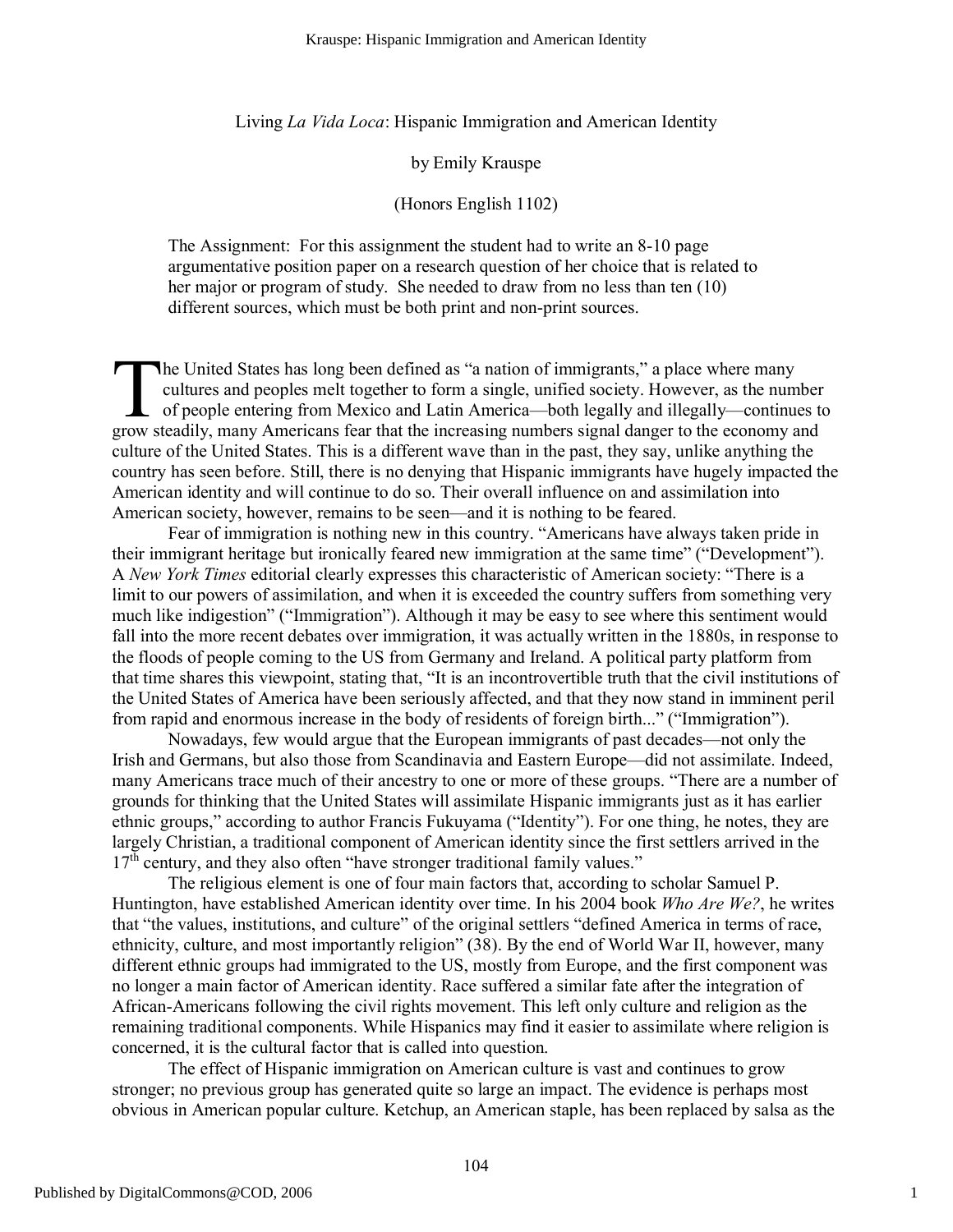country's number one condiment (Masci 872). The choice of Mexican-style chain restaurants is no longer limited to Taco Bell and Chili's, but now includes places like Chipoltle, Baja Fresh, and Qdoba as well. Prefer cooking at home to eating out? It's still easy to eat a traditional Mexican or Latin American meal; go to almost any grocery store, and there's an entire row or section devoted to Hispanic products, from cheese and *chiles* to imported canned black beans. And a recent product guide for Aurora, Illinois-based Oberweis Dairy even features an advertisement for an upcoming "Cinco de Mayo Super Sale!"

Latinos are flexing their entertainment muscles too, as evidenced by the popularity of musical performers such as Ricky Martin, J. Lo, Shakira, and most recently Daddy Yankee. In 2005, the Latin Grammy Awards were broadcast in Spanish for the first time on Univision, one of two major Spanish-language television networks in the US ("Historic;" Masci 872). Even public television has jumped on board with kids' shows like *Dora the Explorer* and *Maya and Miguel*, in which characters speak a blend of Spanish and English. In *Maya and Miguel*, for example, the main characters have a deep respect for their *abuelita*, or grandma, who lives with them. The program showcases not only their bilingualism, but also the traditional family values referred to by Fukuyama.

An even more recent phenomenon is "Hurban" (Hispanic + Urban) radio, which began in Los Angeles. Stations with this format generally play Reggaetòn, a style of music fusing salsa with Jamaican dancehall and Puerto Rican hip-hop; DJs speak a mix of Spanish and English. Jennifer Ordonez recently reported in *Newsweek* that, since switching to Hurban formats, "slumping rock stations in Houston, Miami and Albuquerque have seen their ratings skyrocket" ("Hurban Sprawl"). Ordonez also points out that this is a generation "hungry for both its Hispanic roots and its new cross-cultural reality." While this may be the case, this substantial cultural influence is also what has most people worried.

"Radio and television keep the spoken language alive and current so that Spanish, unlike the native languages of previous immigrants into the United States, shows no sign of fading," writes Maria Hsia Chang, a political science professor at the University of Nevada in Reno ("Immigration From Mexico"). Additionally, Hispanics have a closer geographical proximity to their home countries in many cases, says Change. "A result of all that is the failure by Chicanos to be fully assimilated into the larger American society and culture...[it] is part of the Chicano culture of resistance—a culture that actively resists assimilation into mainstream America" ("Immigration From Mexico").

Chang is certainly not alone in her views. Others claim that Hispanic immigrants, especially those here illegally, don't want to learn English or adopt an American way of life, and they're also a strain on US economy: "In a study conducted in 1994, then-governor of California Pete Wilson discovered that the cost of illegals to California, in unemployment, medical, educational and other services was more than \$4 billion annually" (Hayes "Illegal").

Such arguments may seem fine and good, and quite reasonable, especially when they appear to be backed by fact. Yet they also tend to over-generalize while at the same time ignoring vital pieces of information. Though it is true that a 1994 study found that immigrants cost \$4 billion annually, George Borjas of the University of California at San Diego discovered that "when work productivity and consumer spending are measured against welfare payments and the cost of social services" the result is a net *gain* of \$4 billion per year. And in New York State, more than 40,000 companies are owned by immigrants, resulting in a \$3.5 billion annual contribution to the state's economy ("Immigration").

Immigrants also generate jobs, according to Urban Institute economist Maria Enchautegai, who "found that in the 400 largest counties of the US, 46 new jobs were created for every 100-person increase in the population of adult immigrants. The corresponding figure for native-born Americans was 23." And during the 1980s, unemployment was almost one-third higher in the 10 states with the lowest numbers of immigrants than in the 10 states with the highest numbers ("Immigration").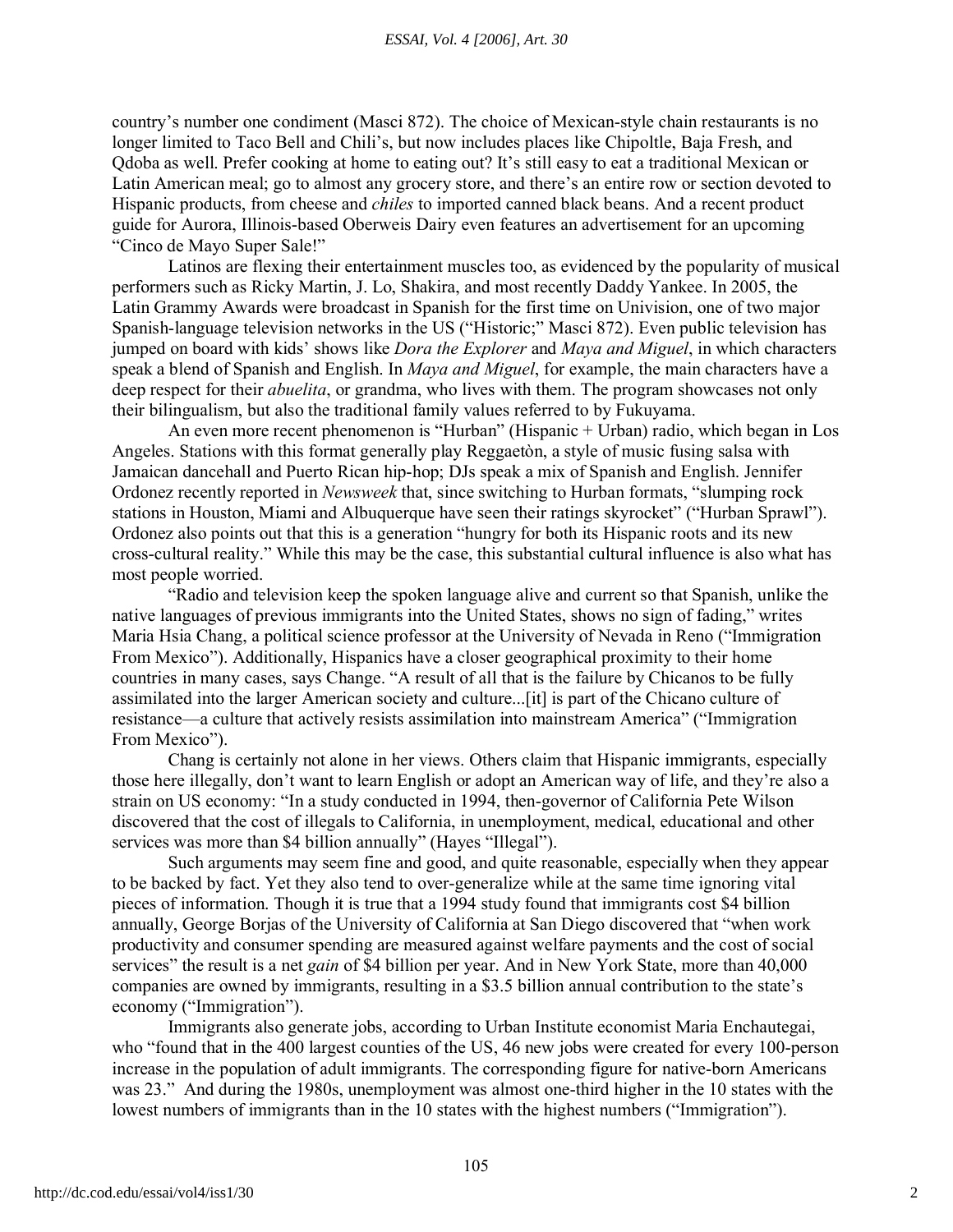What's more, while many Hispanic immigrants work, as author Chang notes, "as maids, gardeners, or fruit pickers" ("Immigration From Mexico"), there are also many ascending towards the top, from entrepreneurs running technology companies in Silicon Valley ("Immigration") to those like California Lt. Gov. Cruz Bustamante. And even among the "maids and gardeners," there are Hispanics working hard to attain something more.

In the documentary film *Maid In America*, director Anayansi Prado profiles three immigrant women, including a young, first-generation Mexican woman who earns money as a housecleaner in order to pay for accounting and English-language classes. She knows that English is necessary to reach her goal, and she is willing to work hard to have the career she desires. It is an intriguing portrait of steadfast belief in the American dream—a person who comes to the US with the hope that she can be and have anything she wants—while at the same time an accurate and interesting representation of a contradiction present in American society—that you can have and be anything "*unless*" or "*except for*". This example also debunks another of Chang's claims: that "to study hard is to 'act white' and exhibit group disloyalty" ("Immigration From Mexico"). The woman profiled in the documentary belongs to social and educational groups that are mainly female and Hispanic.

There are many more exceptions to what Chang and others may consider the rule as well. Take Pulitzer-Prize winning journalist and author Hector Tobar, a 2<sup>nd</sup>-generation Hispanic immigrant. His parents came to the United States from Guatemala in the late 1960s. In addition to instilling in him a deep reverence for Che Guevara, Tobar's parents also emphasized the need to learn English. "My undeniably accent-free English," he writes in his recent book *Translation Nation*, "...was in a sense a measure of [our] family's achievement" (9). His father "made learning English" his own obsession too, taking night classes and making himself fluent enough to write business letters" (9).

Tobar and his father are not alone in their recognition of the importance of English. "Learning English is an essential part of successfully integrating," says Clarissa Martinez, a Mexican immigrant who now serves as head of state and local policy for the National Council of La Raza, a Hispanic activist group (Freedburg "English"). And "in a recent series of focus groups with Spanishspeakers across the country," Professor Luis Ricardo Fraga of Stanford University, found that "the number one goal that all of them referred to was a desire to learn English better...they all said one of the major barriers is, we don't have enough opportunity" (Freedburg "English"). Hispanic immigrants do, indeed, want to learn English, and they want their children especially to learn it. But the bilingual programs in classrooms across the US are not the solution.

At present, bilingual education "requires teaching core subjects in students' native tongues while they learn English" (Girard 37). "The main problem with children in bilingual programs is that they didn't learn English," says Rosalie Porter, a former director of bilingual and ESL programs for the Newton Public Schools in Massachusetts (qtd. in Girard 37). Additionally, kids in bilingual and ESL programs are often segregated from the other students, doing nothing to help build English language skills or better assimilate. Many favor language submersion techniques, with an Englishonly approach. Alternatives include "mixed" environments, such as a kindergarten program at Gary school, in West Chicago, Illinois, in which both native and immigrant children are placed in one classroom and lessons alternate between being taught in Spanish and English. Both groups then have a chance to benefit from the background of the other. Most importantly, Hispanic immigrants—all immigrants, for that matter—must be give a chance to really learn English before they can be blamed for not trying or wanting to.

Still, learning English doesn't amount to automatic assimilation. Though some say that "immigrant children also need to embrace American culture and values" in order to fully assimilate (Masci 878), this isn't entirely true. There is much evidence of the influence of past immigrant groups on the culture and society in the United States, thus forming the very "American history" many feel Latinos need to be learning.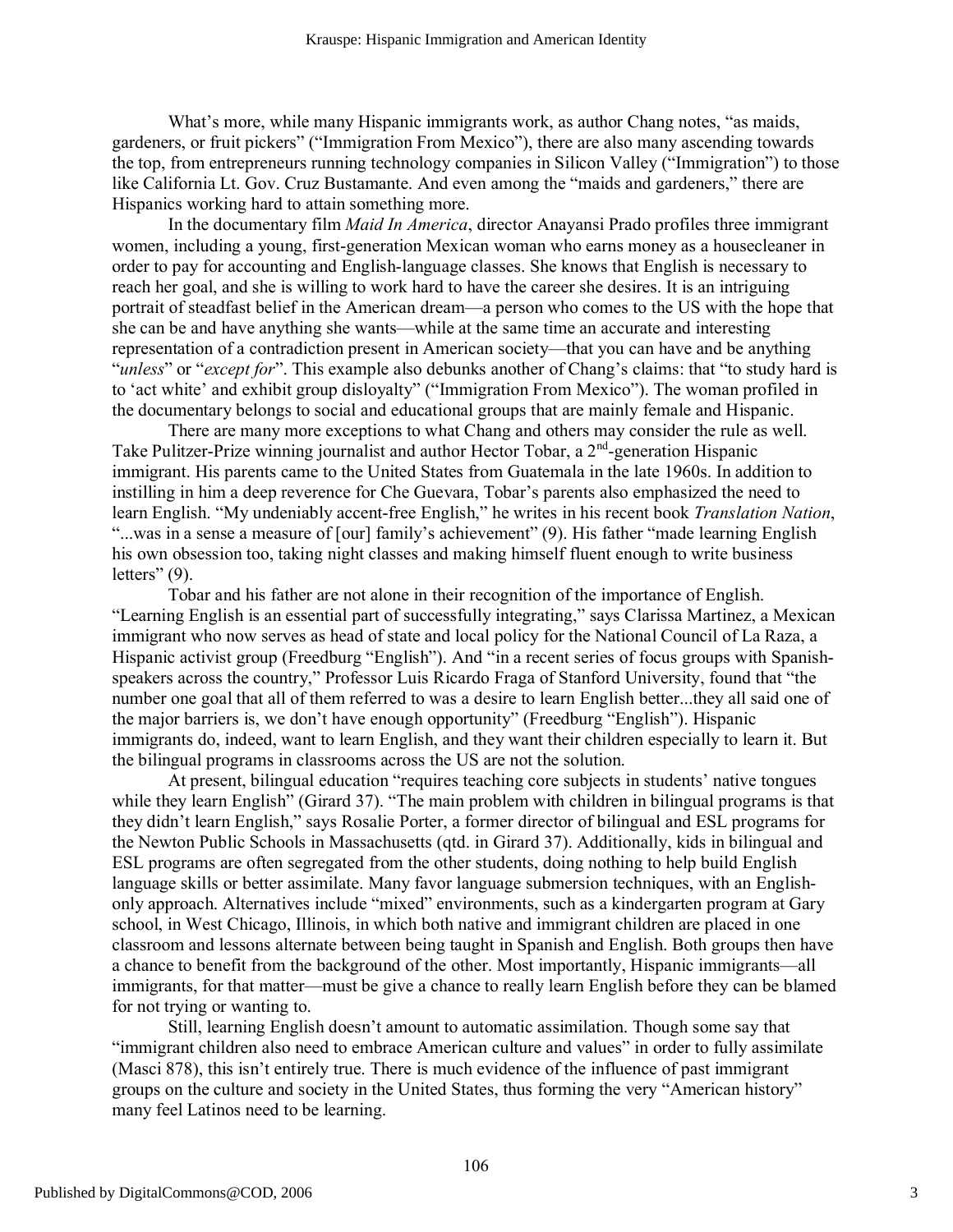#### *ESSAI, Vol. 4 [2006], Art. 30*

"St. Patrick's Day celebrates Irish pride and culture, but no one thinks Irish-Americans are anything but American," says Cecilia Munoz, vice president of Legislative affairs fro the National Council of La Raza (qtd. in Masci 880). Immigration lawyer Kathy Culliton also points out that, "Parts of the country have been radically changed by immigrant inflows before. Look at New York with the Irish and California with the inflows of Asian Immigrants" (qtd. in Masci 877). And Munoz adds that New Mexico "has been absorbing large numbers of Latinos for 500 years... If you go there, you'll see that it is a very American place" (qtd. in Masci 877). In short, past waves of immigrants were just as feared to be "stealing" or disregarding the culture of the United States; now they are a vital part of America's history and have contributed to the country's values, beliefs, and framework. While it might be easy to assume past generations stepped off the boat and automatically began Americanizing themselves, the fact is that it happened over generations; both assimilation and identity formation take time.

America is not in danger of losing her identity—it is only evolving. "We live in a global economy," says Culliton (qtd. in Masci 880), and that isn't going to change any time soon. Moreover, we live in a global world, and it is necessary "to be able to understand and interact with other languages and cultures" if America wants to remain strong (Culliton qtd. in Masci 880). Instead of condemning and fearing the changes at hand, it is time to accept them. Instead of worrying about what may be lost, it is time to look at all there is to be gained.

There is no question that Hispanic immigration is altering the American identity, from its massive cultural influences to its economic effects. This diverse body of people is in many ways similar to past waves of immigrants, immigrants that have been successfully integrated into American society while at the same time leaving undeniable impressions. Eventually, the same may also be true for Hispanic immigrants; only time will tell how they will assimilate, as well as determine their overall impact on American identity. Not to be forgotten is the fact that, in reality, we are all one. We may have different backgrounds, colors, and languages, but learning to successfully understand and integrate these differences while recognizing our similarities is an especially necessary challenge in this increasingly global world. And perhaps, one day, the notion of what it means to be an American will change entirely. As the band Los Tigres del Nortes sings, "I was born the color of the earth, and my inheritance was Spanish. Those from the north say I am Latino...[but] I was born in America, and I don't see why I can't be called American. Because America is the whole continent, and he who is born here is American" (Tobar 71). It is time Americans accept and embrace that culture and identity change. As for blending the current wave of immigrants into the melting pot? Well—it will certainly add a lot of flavor.

#### Works Cited

Chang, Marisa Hsia. "Immigration From Mexico Encourages Ethnic Conflict." *Interracial America.* Ed. Mary E. Williams. Greenhaven Press, 2001. *Opposing Viewpoints Resource Center.* Thomson Gale. Coll. Of DuPage Lib., Glen Ellyn, IL. 11 Feb. 2006. <http://Ogalenet.galegroup.com.lrc.cod.edu:80/servlet/OVRC>.

"The Development of US Immigration Law." *Hispanic American Almanac*. 2003. *Discovering Collection*. Thomson Gale. Coll. of DuPage Lib., Glen Ellyn, IL. 9 Mar. 2006. <http://0 galenet.galegroup.com.lrc.cod.edu:80/servlet/DC>.

Freedburg Jr., Sydney J. "English Spoken Here?" *National Journal.* 38.1 (2006): 56-58. *Academic Search Premier*. EBESCOhost. Coll. of DuPage Lib., Glen Ellyn, IL. 3 Mar. 2006. <search.epnet.com>.